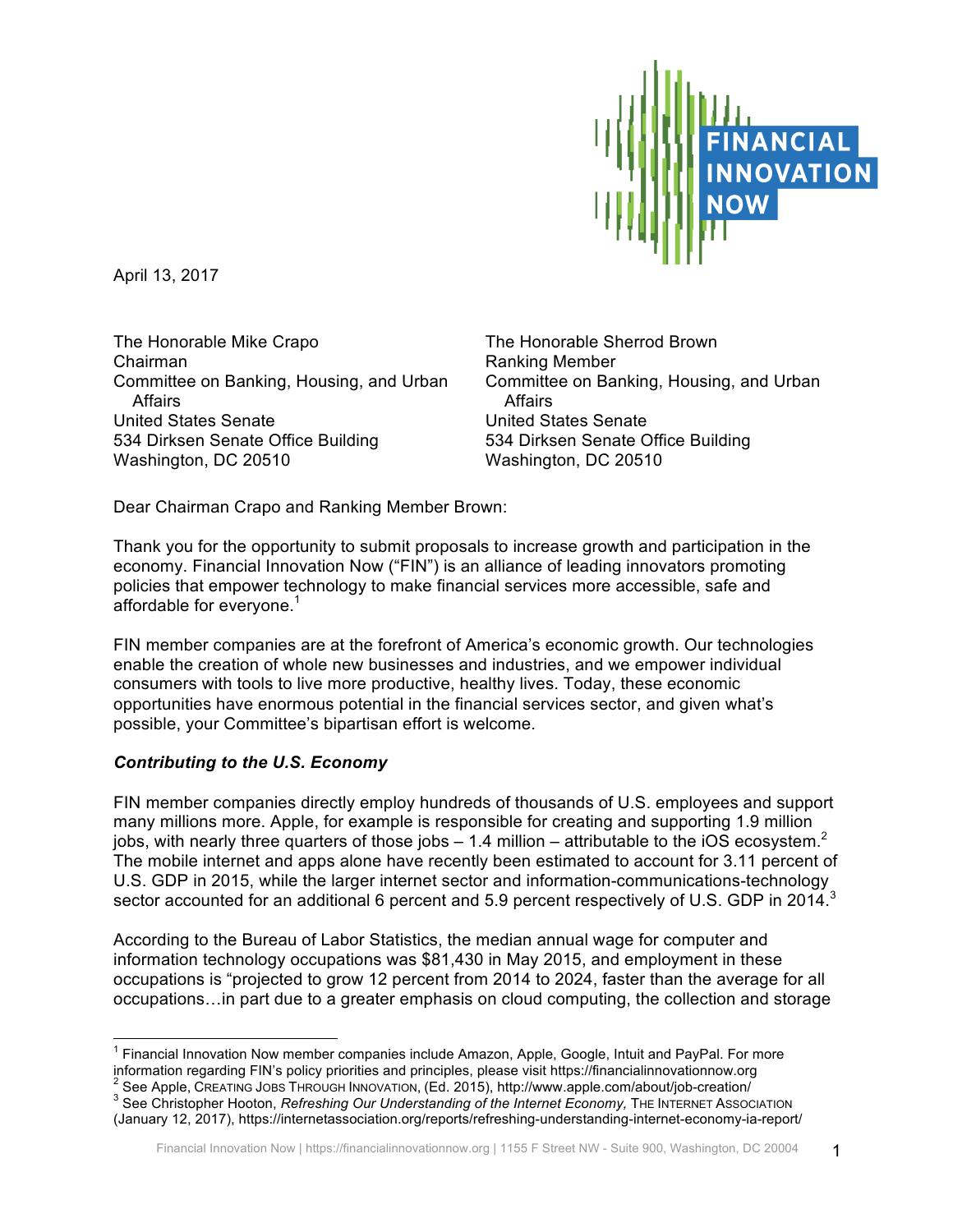of big data, more everyday items becoming connected to the internet…and the continued demand for mobile computing."<sup>4</sup>

More importantly, the economy and jobs attributable to technology is growing more broadly across the country, with new firms increasingly founded outside of traditional tech centers, and this trend is accelerating.<sup>5</sup> The technology sector itself is growing the U.S. economy and providing a leading source of new companies, new jobs, and higher incomes. While accessible and scalable technologies are sparking this economic dynamism, part of the country's economic opportunity will come from technology driving gains in other sectors, particularly financial services.

### *Transforming Financial Services*

Technology and the internet are changing the way consumers and small businesses manage money, access capital, and grow commerce. As innovators, FIN members are driving new financial products and services that help small businesses create jobs across the country and empower individuals reach their financial goals. From real-time peer-to-peer payments to new lending platforms, our products and those of others are poised to dramatically speed commerce and make financial services more efficient and effective.

Recent innovation in financial technology has made financial services more efficient and more accessible for a wide range of market participants, with significant economic gains as a result.<sup>6</sup> While some of that innovation has come from traditional financial service entities such as banks, innovation has also come from non-traditional participants like technology companies, who strive to meet consumer demand for new services and solve for consumers' challenges. The combined result has been an increase in access to financial services across a broad spectrum of society, lower costs to consumers and small businesses, and an increase in healthy competition among firms.

#### *Expanding the Base of Consumers In Safer Financial Services*

For example, the rise of non-traditional financial services has led to greater financial inclusion. The Federal Deposit Insurance Corporation (FDIC) found that in 2013 nearly 30 percent of Americans households were "unbanked" or "underbanked," with the highest rates among non-Asian minorities, low income households, and unemployed households.<sup>7</sup> These "underbanked" individuals and businesses were often cut off from traditional financial services by language barriers, distance to banking facilities, and financial illiteracy—and generally were excluded as "high-risk" by many traditional institutions. But the FDIC also found that underbanked populations tended to have more access to smartphones than the general population, and were more likely to manage and move their money using a mobile device.<sup>8</sup> That rise of connectivity

<sup>&</sup>lt;sup>4</sup> Bureau of Labor Statistics, Occupational Outlook Handbook (December 17, 2015), https://www.bls.gov/ooh/computer-and-information-technology/home.htm

 $5$  Progressive Policy Institute, HOW THE STARTUP ECONOMY IS SPREADING ACROSS THE COUNTRY (MARCH 30, 2017), http://technet.org/blog/how-the-startup-economy-is-spreading-across-the-country; *See also,* ACT-The App Association, STATE OF THE APP ECONOMY 2 (4th Ed. 2016); *See also,* ACT-The App Association, SIX-FIGURE TECH

SALARIES: CREATING THE NEXT DEVELOPER WORKFORCE (June 21, 2016)<br><sup>6</sup> Alan McQuinn, Weining Guo, and Daniel Castro, *Policy Principles for Fintech*, INFORMATION TECHNOLOGY &<br>INNOVATION FOUNDATION, (October 2016), http://www2

 $^7$  Federal Deposit Insurance Corporation, 2013 FDIC NATIONAL SURVEY OF UNBANKED AND UNDERBANKED HOUSEHOLDS: EXECUTIVE SUMMARY (2014), https://www.fdic.gov/householdsurvey/2013execsumm.pdf <sup>8</sup> *Id*.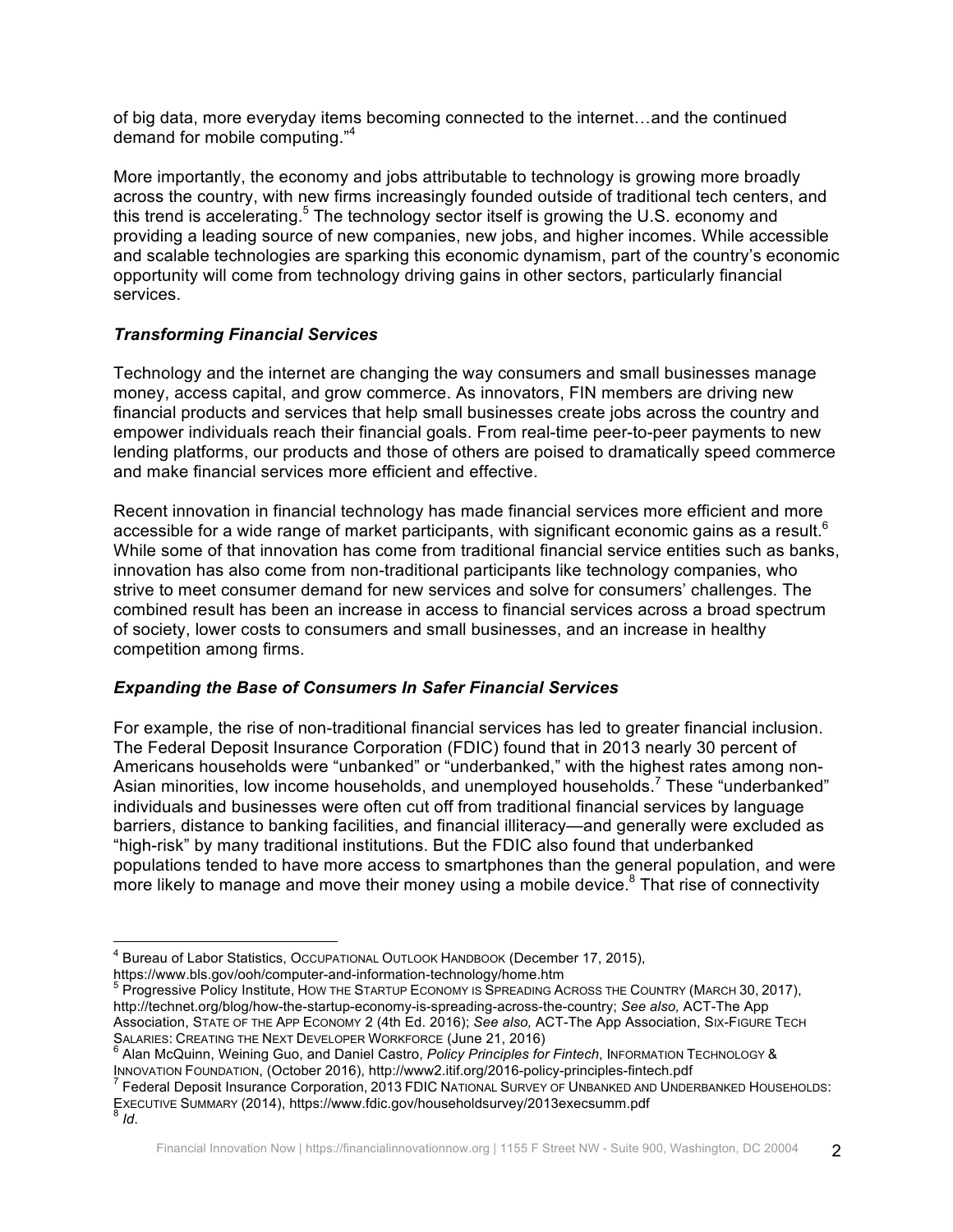has set the stage for increased financial inclusion for these previously underserved (and often ignored) populations.

Furthermore, companies like PayPal have made good on this opportunity by enabling users to add cash to their PayPal accounts using PayPal's mobile app, making that money available for funding PayPal transactions.<sup>9</sup> In a follow-on report released last year, the FDIC in fact found that consumers agree that mobile banking services "help[] to address weaknesses in traditional banking," particularly by helping consumers "reduce fees, better track their finances, and improve on-the-spot decision making."<sup>10</sup> Traditional banks, too, have moved toward using internet technology to better serve these populations. There is much more work to be done, but the opportunity that innovation provides for these groups is great.

# *Fueling Small Business Growth*

Financial innovation has also begun to solve similar problems for small businesses. The costs of payment systems, reputation building, and loans have often excluded small businesses from full participation in the financing market. But now, mobile payments technology like card readers allow small businesses (and micro-businesses) to take instant payments from customers without having to wait for checks to clear or having to handle large amounts of cash. Small businesses have similarly taken advantage of innovations in mobile payroll technology, inventory management, and rewards programs, all of which make basic elements of running a business faster and less expensive. Moreover, applications like Amazon's Login and Pay and PayPal's core service help small businesses earn credibility, better manage payment security risks, and gain access to millions of existing customers who are already signed up for those services.

As for small business lending, traditional lending practices require intensive manual review of business records for even very small loans, which means that it is often costly to undertake that review, even for creditworthy small business borrowers. But now, small business lending programs offered by or through companies like PayPal use automated systems to evaluate and authenticate a broad range of digitized information about a business's financial health. That dramatically reduces loan underwriting costs, so that creditworthy businesses that need access to small amounts of capital—say, only \$10,000—can now access the funds they need, when they need it. Additionally, products like QuickBooks Financing, offered by Intuit, enable small businesses to share financial information from their QuickBooks accounting software with QuickBooks Financing partners so small businesses can easily and quickly apply for the financing they need to grow their businesses, while providing the financing partners with a better snapshot of the small business.

# *Easing Friction, Accelerating Commerce*

More broadly, many financial innovators have also offered other new mobile payment technologies that appeal to the underbanked and the traditionally banked alike. Companies like Apple, Google, Intuit (through Mint Billpay), and PayPal have each brought their own mobile payments technology to market in just the past few years. That technology—which generally involves using a smartphone to make payments rather than cash or credit cards—is not only

<sup>10</sup> Federal Deposit Insurance Corporation: OPPORTUNITIES FOR MOBILE FINANCIAL SERVICES TO ENGAGE UNDERSERVED CONSUMERS (2016), https://www.fdic.gov/consumers/

community/mobile/MFS\_Qualitative\_Research\_Report.pdf at 3.

<sup>&</sup>lt;sup>9</sup> See David Huen, *PayPal's New Prepaid Card Upsells to the Underbanked*, AMERICAN BANKER (Feb. 12, 2014), http://www.americanbanker.com/issues/177\_31/paypal-prepaid-unbanked-underbanked-1046670-1.html.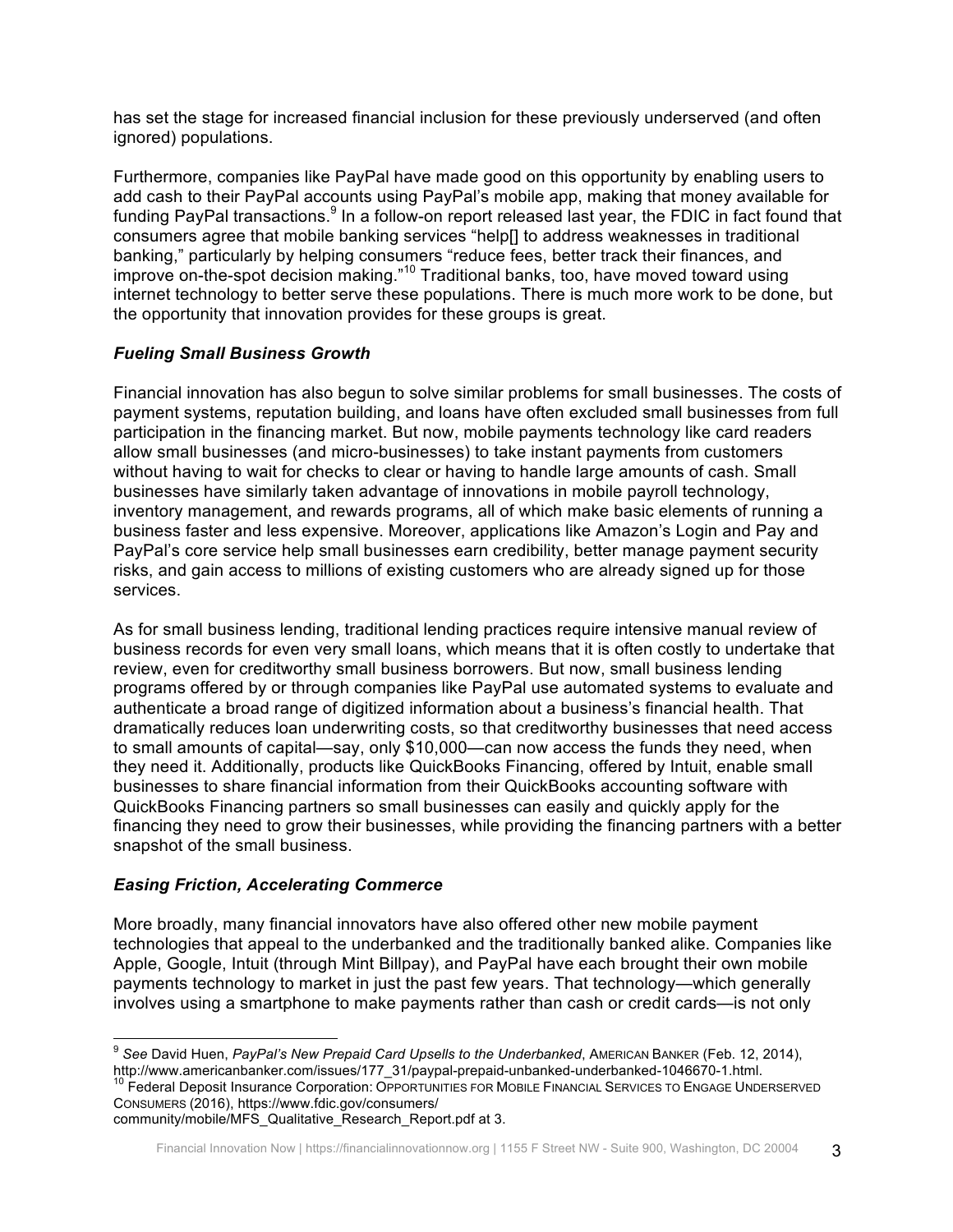convenient, but third parties have consistently found that it is also more secure than traditional credit card use.<sup>11</sup> Of greater consequence is the growth of these payment technologies online via a wide variety of devices and wearables, with or without screens. According to data from the National Retail Federation, online commerce is expected to continue growing at a tremendous pace in 2017, at 8-12 percent, compared with 2.8 percent for traditional brick and mortar retail.<sup>12</sup> A recent analysis of data from the Bureau of Labor Statistics shows that the ecommerce sector is adding jobs much faster than the general retail sector is losing them, and incomes for ecommerce workers are 27 percent higher and rising eighteen times more quickly then general retail. $13$ 

#### *Unlocking Economic Potential in Financial Accounts*

Similarly, consumers benefit from financial management applications, like Intuit's Mint application, which gives consumers direct access to all of their financial information in one place, for free. These kinds of services have helped millions of consumers and businesses create personal budgets, set savings goals, and otherwise participate in the kind of simplified financial management that was previously available only to those who could afford a personal accountant. The economic benefits of wide access to data to facilitate informed market choices are axiomatic. More information enables better choices. One study estimates the potential value of wide access to data (or "open data") to the U.S. economy across seven sectors, including consumer finance, to be approximately \$1.1 trillion.<sup>14</sup>

This benefit ultimately accrues to consumers, but businesses also benefit as consumers make better-informed decisions and obtain lower costs for products and services. More efficient production leads to more jobs and higher wages, all of which collectively lead to higher standards of living. Today, the benefits of open data are manifesting themselves in many different aspects of consumers' lives, including with respect to consumer transactions, social networking, professional development, health care and education. Transparency enabled by open data has, for example, allowed consumers to easily compare pricing for travel, health care, and other consumer products and services. Open data has also changed the way consumers travel, for example by enabling improved navigation on mobile devices and public transportation reliability.

This same opportunity is growing in financial services, with a wide variety of tools and applications available for consumers and businesses to empower themselves using their own financial data. Importantly, many of these applications are designed to increase savings<sup>15</sup> which is widely recognized as a key ingredient of economic growth. Part of the success of these savings tools is the use of technology and scale to better address consumer needs, increase

<sup>&</sup>lt;sup>11</sup> See, e.g, Joanna Stern, *Chip Card Nightmares? Help Is on the Way*, The WALL STREET JOURNAL (Aug. 2, 2016), https://www.wsj.com/articles/chip-card-nightmares-help-is-on-the-way-1470163865

<sup>&</sup>lt;sup>12</sup> See BI Intelligence, NATIONAL RETAIL FEDERATION ESTIMATES 8-12% US E-COMMERCE GROWTH IN 2017 (Feb. 10, 2017) http://www.businessinsider.com/national-retail-federation-estimates-8-12-us-e-commerce-growth-in-2017-2017-2<br><sup>13</sup> See Michael Mandel, *The Creation of a New Middle Class?: A Historical and Analytic Perspective on Job and Wage Growth in the Digital Sector, Part 1,* PROGRESSIVE POLICY INSTITUTE *(March 2017),* 

http://www.progressivepolicy.org/wp-content/uploads/2017/03/Tech-middle-class-3-9-17b.pdf<br><sup>14</sup> See McKinsey & Company, OPEN DATA: UNLOCKING INNOVATION AND PERFORMANCE WITH LIQUID INFORMATION 6 (2013), http://www.mckinsey.com/business-functions/digital-mckinsey/our-insights/open-data-unlocking-innovation-and-

See Jason Zweig, *Inching Your Way Toward Wealth with Your Phone*, THE WALL STREET JOURNAL (Feb. 3, 2017), https://blogs.wsj.com/moneybeat/2017/02/03/inching-your-way-toward-wealth-with-your-phone/; *See also,* Geoffrey A. Fowler, *These Apps Can Finally Get You To Save Money*, THE WALL STREET JOURNAL (June 16, 2015), https://www.wsj.com/articles/these-apps-can-finally-get-you-to-save-money-1434477296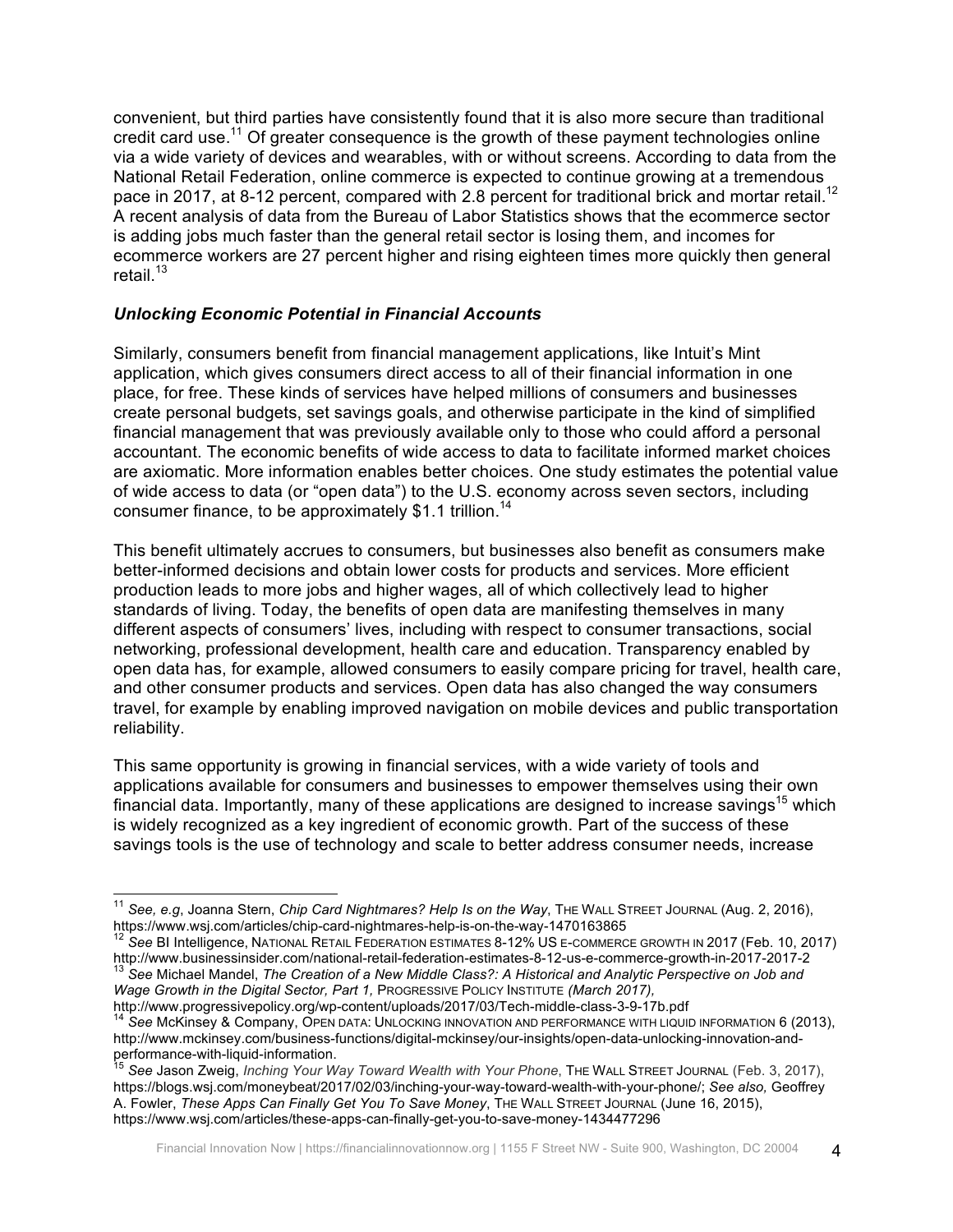access, and promote financial health, including through the support of application marketplaces such as Google Play and the Apple App Store.<sup>16</sup>

#### *FIN Policy Recommendations*

The above technologies and economic opportunities exist today and are serving to make financial services better, faster, and cheaper for consumers and small businesses. The economy will grow, and participation in the economy will expand if Congress works to expand the base of consumers in financial services, ease friction in commerce, increases capital and tools for small business growth, and unlocks greater savings through data access.

Unfortunately, these benefits are hampered by an antiquated financial regulatory structure that has not kept pace with modern technology and fails to meet the needs of today's consumers and commerce. That structure is fragmented and inconsistent among federal regulators, and varies widely across state jurisdictions.<sup>17</sup>

FIN welcomes your thoughtful, bipartisan approach to exploring proposals that will "promote economic growth and/or enable consumers, market participants and financial companies to better participate in the economy."

In response to your request, we urge your committee to explore comprehensive legislation that would adopt a "Financial Innovation National Strategy" to 1) ensure we grow financial technology jobs in the U.S., and 2) foster competition and innovation in financial services to better serve consumers and the economy. FIN submits the following six proposals as part of that Strategy:

**Streamline Money Transmission Licensing:** Payment innovators currently must obtain and continually update money transmission licenses in nearly every state. Consumer protection is a critical part of payments regulation, but it makes no sense for different states to regulate digital money differently from one state to another, especially if that process significantly delays entry to market and prevents consumers and businesses in many states from having equal and consistently safe access to cutting edge payments technologies.

*FIN Recommendation: Establish an optional federal money transmission license, managed by the Treasury Department, that: 1) oversees application and licensing, safety and soundness, BSA/AML compliance; 2) incorporates a number of existing state money transmitter laws and Uniform Money Services Act requirements; 3) preserves the current state structure for those wishing state licenses; and 4) offers uniform federal law only for an applicant choosing a federal license.* 

**Assess Consumer Choice and Innovation in Card Payments and Security:** Technology innovators are developing numerous online payment options for consumers and merchants, along with a variety of methods to ensure security and authenticate payments conveniently. This

content/uploads/2016/07/Examining\_the\_Extensive\_Regulation\_of\_Financial\_Technologies.pdf; *See also,* Brian R. Knight, *Federalism and Federalization on the Fintech Frontier*, MERCATUS WORKING PAPER, MERCATUS CENTER AT GEORGE MASON UNIVERSITY (March 2017), https://www.mercatus.org/system/files/mercatus-knight-federalism-fintechv1.pdf

<sup>&</sup>lt;sup>16</sup> See Mary Wisniewski, *Financial Apps Get Boost from Google, FINANCIAL PLANNING (March 29, 2017),* 

https://www.financial-planning.com/news/financial-apps-get-a-boost-from-google<br><sup>17</sup> See Financial Innovation Now, WHITE PAPER: EXAMINING THE EXTENSIVE REGULATION OF FINANCIAL TECHNOLOGIES (July 2016), https://22127-presscdn-pagely.netdna-ssl.com/wp-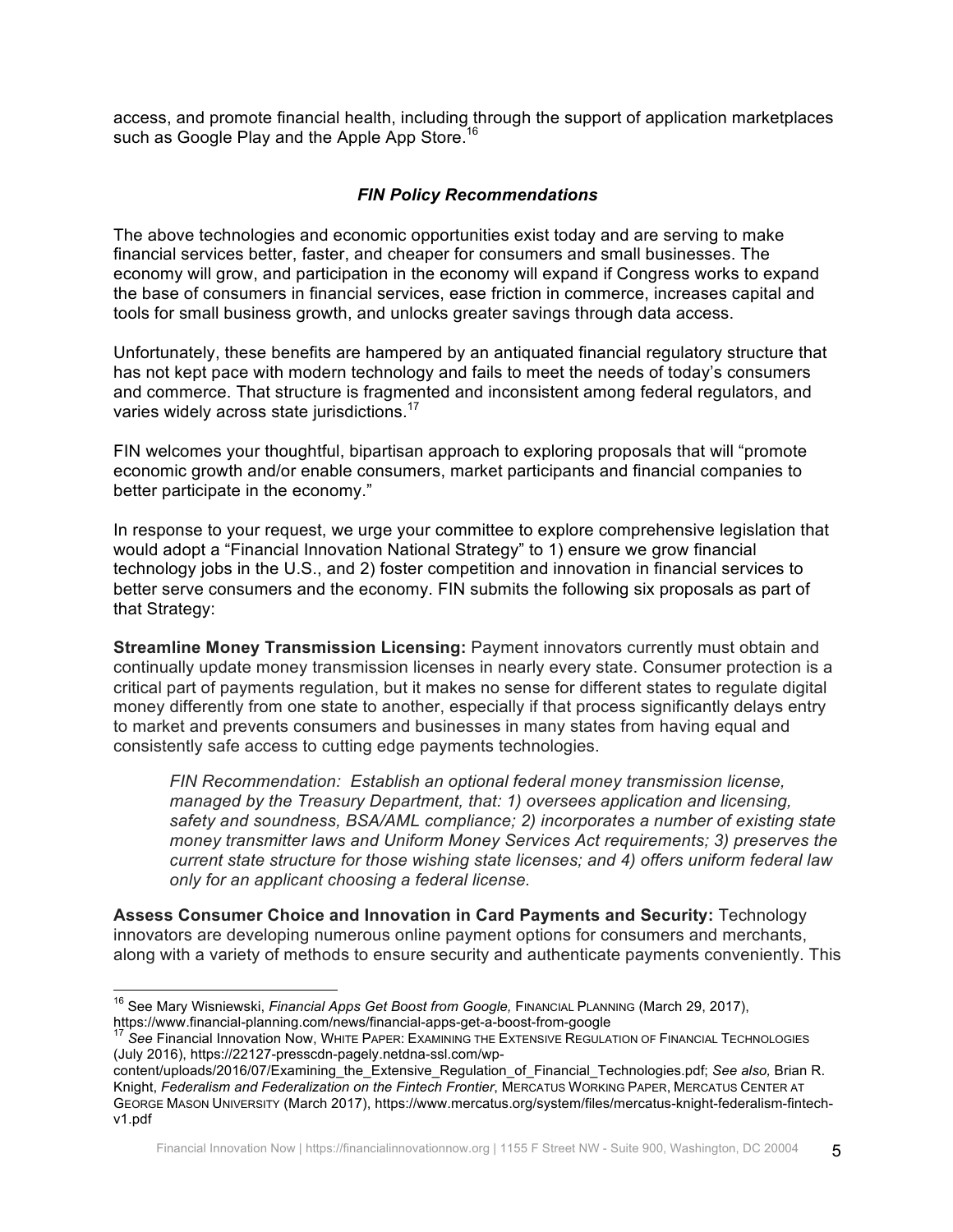constant evolution is necessary to drive down fraud and stay ahead of hackers. In contrast, incumbent financial services companies are building closed and proprietary networks, which lock out innovation, decrease consumer choice, and diminish the greatest potential security and fraud reduction methods.

*FIN Recommendation: Update reporting provisions of the Card Act to include regular assessment of 1) the impact of card network requirements on consumer choice and access to payment methods; 2) the process used to determine network requirements and standards, and its impact on market access and interoperability; 3) the alignment of network fees with actual security risk and fraud cost; 4) merchant barriers to consumer use of online and mobile payment options; and 5) the potential for risk-based network fees to incentivize better security, decrease fraud, and lower costs for consumers and businesses.*

**Centralize Technology Leadership and Promotion:** As innovators, we believe strongly in a balanced regulatory environment that promotes market-based solutions. We are pleased that some federal financial regulators have recently recognized the tremendous benefit of new financial technologies, particularly its ability to grow commerce and help the underserved. These agencies have developed a number of initiatives and programs to enable innovation in financial services. For example, the Consumer Financial Protection Bureau, through Project Catalyst, encourages consumer-friendly innovation and actively engages with the innovator community. It has pioneered a nascent no-action letter program that may offer a valuable "testbed" for new technologies navigating regulatory obligations. Likewise, the Office of the Comptroller of the Currency's "Innovation Initiative" is seeking to improve the agency's understanding of technology trends and better facilitate responsible innovation for its chartered institutions and their partners. The Treasury Department has also examined trends in technology-enabled lending that are making access to capital far more achievable for America's small businesses. While it is helpful that these agencies have embraced the benefit of technology-enabled competition in financial services and are exploring ways to foster this growing part of our economy, these efforts are disparate and need greater coordination. Technological change is now a fundamental, inseparable part of modern financial services.

*FIN Recommendation:* 

- *1. Establish a Treasury Undersecretary of Technology, responsible for coordinating efforts across all federal financial regulators to foster technological innovation in financial services, government use of modern technology, and greater regulatory consistency.*
- *2. Carefully evaluate the willingness of any newly nominated prudential regulator to embrace technology and enable innovation in financial services, including flexible approaches to licensing and chartering that can facilitate new entrants and greater competition.*
- *3. Require IRS to provide a digital portal for consumers and 3rd parties on their behalf to quickly and securely verify tax return data. FIN supports the IRS Data Verification Modernization Act of 2016.*
- *4. FIN supports the goals of the Financial Services Innovation Act of 2016 and greater efforts by regulators to facilitate introduction and testing of new technologies and services.*

**Ensure Consumer Access to Financial Accounts and Data:** Consumers are using new applications and technology to better manage their financial lives and leverage financial data to qualify for better rates and services. Consumers should have access to this data in whatever format they wish.